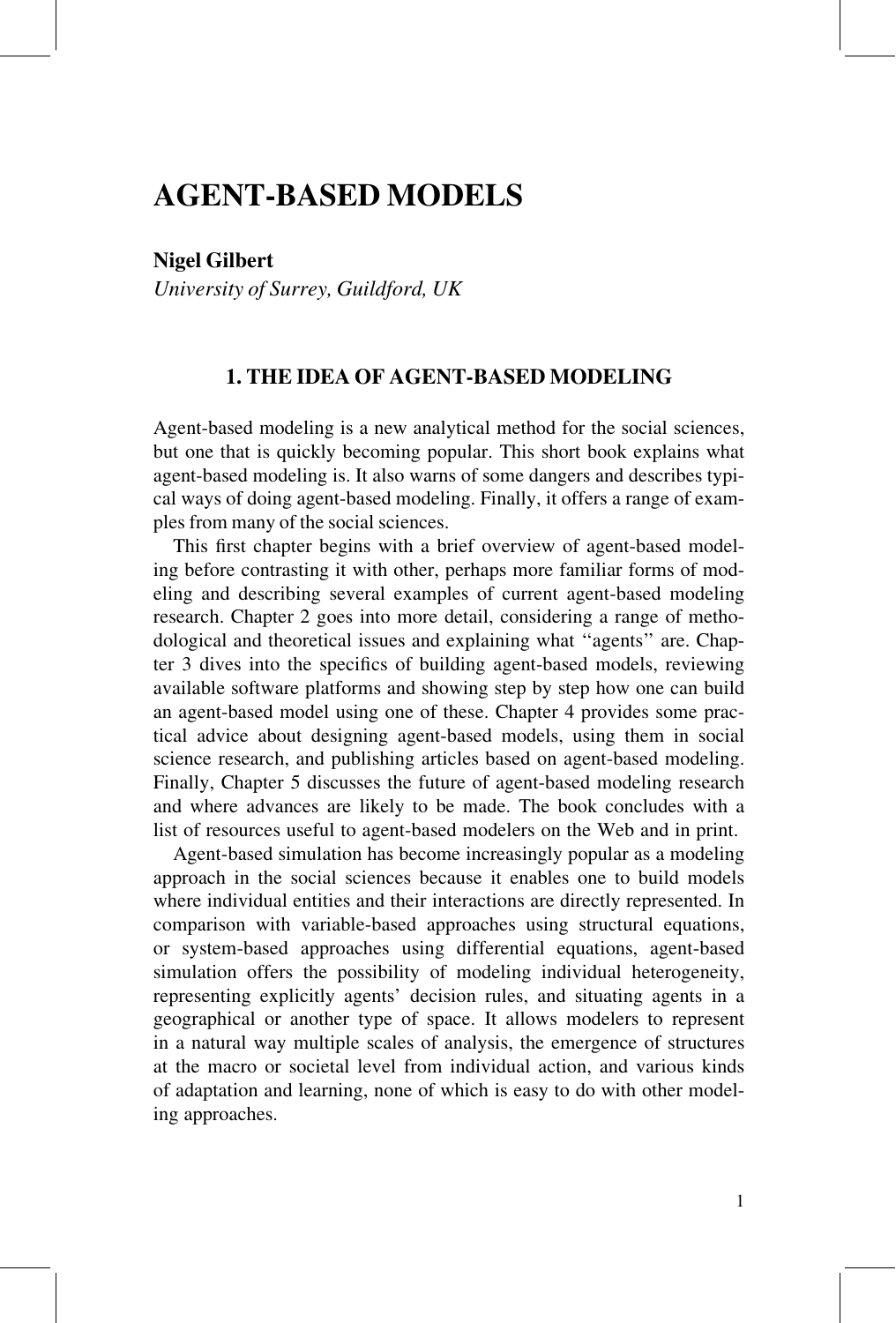# 1.1 Agent-Based Modeling

Formally, agent-based modeling is a computational method that enables a researcher to create, analyze, and experiment with models composed of agents that interact within an environment. Let us consider each of the italicized terms in this definition.

#### 1.1.1 A Computational Method

First, agent-based modeling is a form of computational social science. That is, it involves building models that are computer programs. The idea of modeling is familiar in most of the social sciences: One creates some kind of simplified representation of ''social reality'' that serves to express as clearly as possible the way in which one believes that reality operates. For example, if one has a dependent variable and one or more independent variables, a regression equation serves as a model of the relationship between the variables. A network of nodes and edges can model a set of friendships. Even an ordinary language description of a relationship, such as that between the strength of protection of intellectual property rights and the degree of innovation in a country, can be considered a model, albeit a simple and rather unformalized one.

Computational models are formulated as computer programs in which there are some inputs (somewhat like independent variables) and some outputs (like dependent variables). The program itself represents the processes that are thought to exist in the social world (Macy & Willer, 2002). For example, we might have a theory about how friends influence the purchasing choices that consumers make. As we shall see, we can create a program in which there are individuals (''agents'') that buy according to their preferences. The outcome is interesting because what one agent buys will influence the purchasing of a friend, and what the friend buys will influence the first agent. This kind of mutual reinforcement is relatively easy to model using agent-based modeling.

One of the advantages of computational modeling is that it forces one to be precise: Unlike theories and models expressed in natural language, a computer program has to be completely and exactly specified if it is to run. Another advantage is that it is often relatively easy to model theories about processes, for programs are all about making things within the computer change. If the idea of constructing computational models reminds you of computer games, especially the kind where the player has a virtual world to build, such as The Sims (http://thesims.ea.com/), that is no accident. Such games can be very close to computational modeling, although in order to make them fun, they often have fancier graphics and less social theory in them than do agent-based models.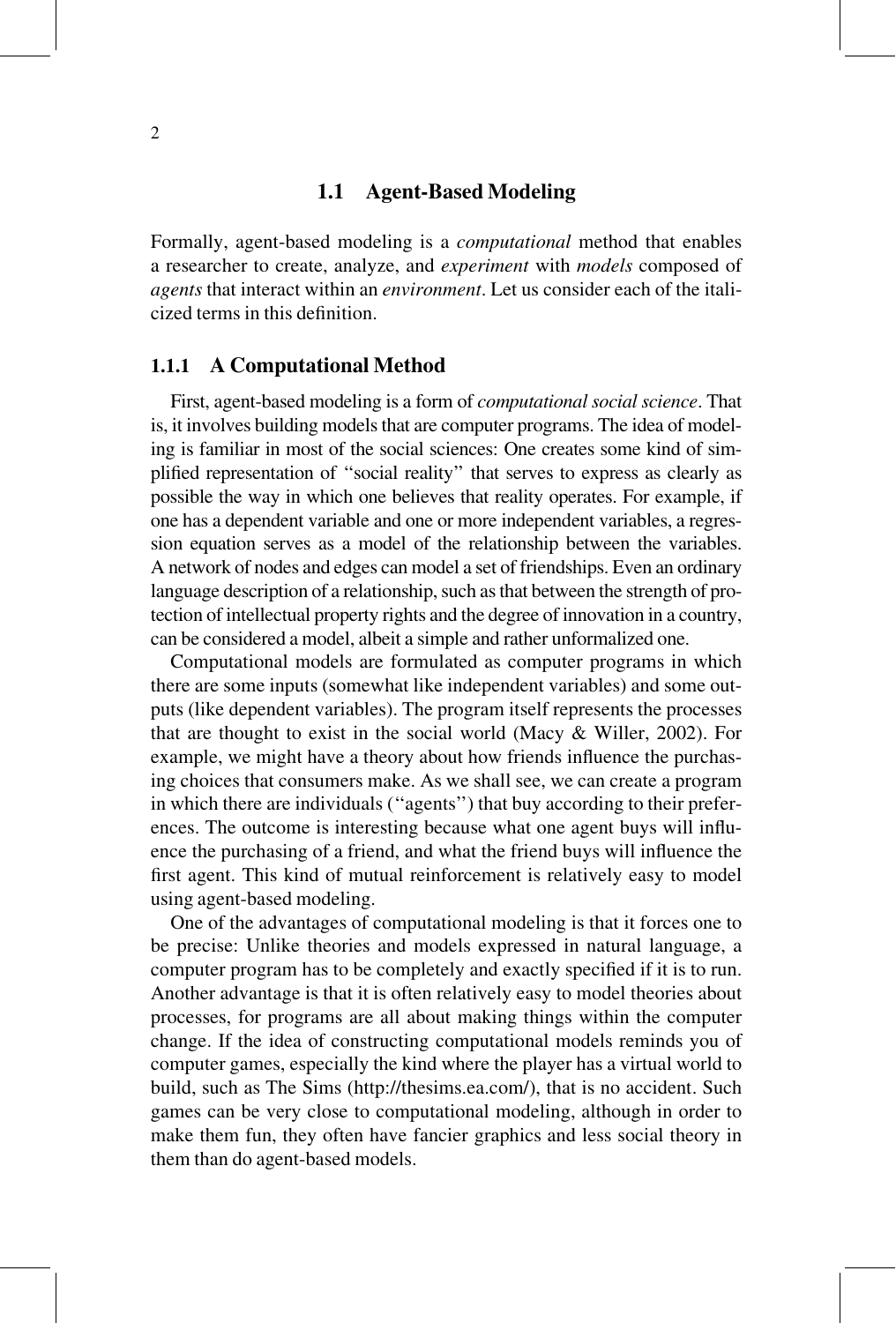# 1.1.2 Experiments

Whereas in physics and chemistry and some parts of biology, experimentation is the standard method of doing science, in most of the social sciences, conducting experiments is impossible or undesirable. An experiment consists of applying some treatment to an isolated system and observing what happens. The treated system is compared with another otherwise equivalent system that receives no treatment (the control). The great advantage of experiments is that they allow one to be sure that it is the treatment that is causing the observed effects, because it is only the treatment that differs between the treated and the control systems and the systems are isolated from other potential causes of change. However, with social systems, isolation is generally impossible, and treating one system while not treating the control is often ethically undesirable. Therefore, it is not surprising that experiments, despite the potential clarity of their results, are rarely used by social scientists.

A major advantage of agent-based modeling is that the difficulties in ensuring isolation of the human system and the ethical problems of experimentation are not present when one does experiments on virtual or computational systems. An experiment can be set up and repeated many times, using a range of parameters or allowing some factors to vary randomly. Of course, carrying out experiments with a computational model of some social phenomenon will yield interesting results only if the model behaves in the same way as the human system or, in other words, if the model is a good one, and one may not know whether that is the case. So, experimentation on models is not a panacea.

The idea of experimenting on models rather on the real system is not novel. For example, when architects put a model tower block in a wind tunnel to investigate its behavior in high winds, they are experimenting on the model for just the same reasons as social scientists might want to experiment on their models: The cost of experimenting on a real tower block is too high. Another reason for experimenting with models is that this may be the only way to obtain results. Deriving the behavior of a model analytically is usually best because it provides information about how the model will behave given a range of inputs, but often an analytical solution is not possible. In these cases, it is necessary to experiment with different inputs to see how the model behaves. The model is used to simulate the real world as it might be in a variety of circumstances.

#### 1.1.3 Models

Computational social science is based on the idea of constructing models and then using them to understand the social world (Sawyer, 2004). Models have a long history in the social sciences—much longer than the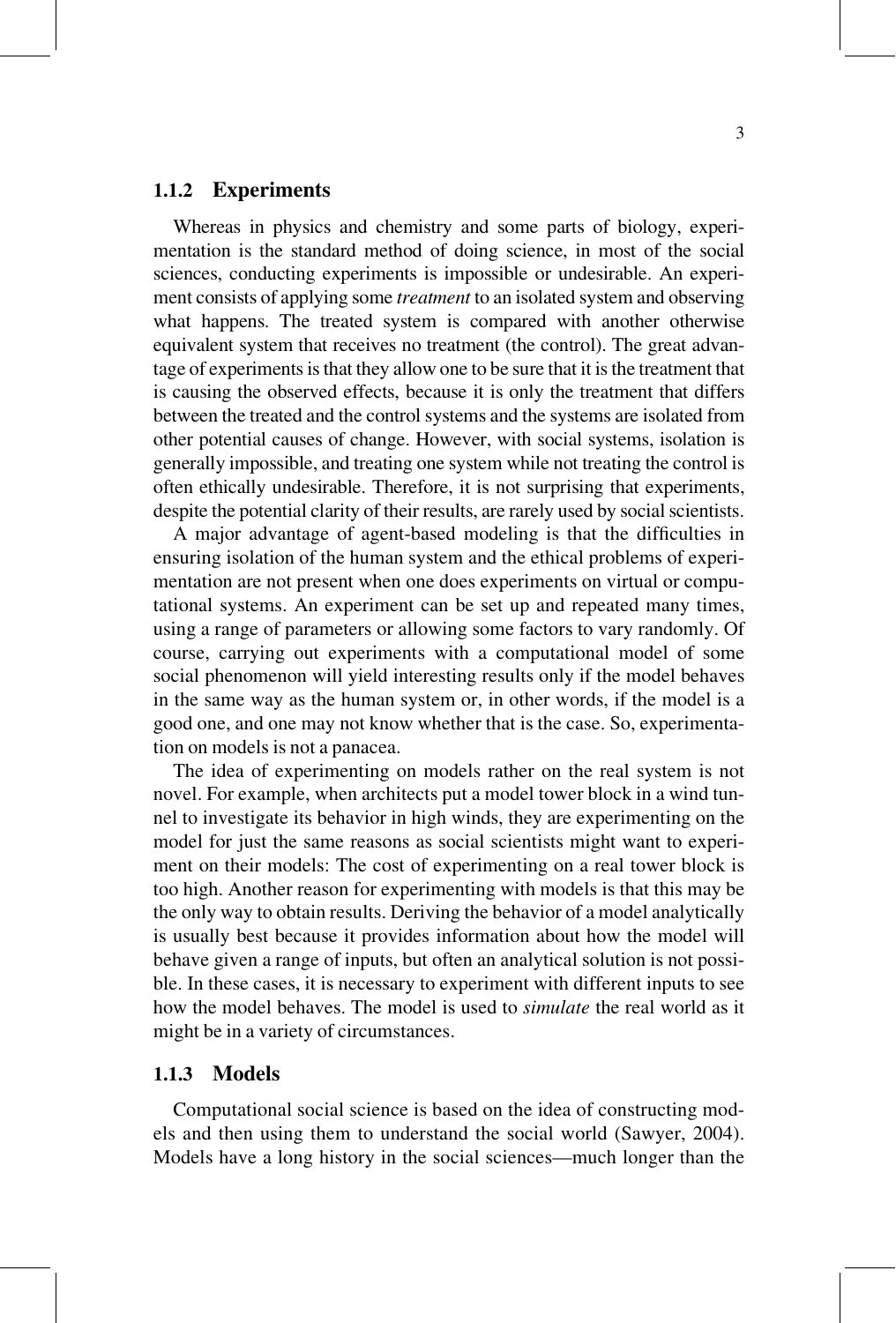use of computers—but came to the fore when statistical methods began to be used to analyze large amounts of quantitative data in economics and demography. A model is intended to represent or simulate some real, existing phenomenon, and this is called the *target* of the model. The two main advantages of a model are that it succinctly expresses the relationships between features of the target, and it allows one to discover things about the target by investigating the model (Carley, 1999).

One of the earliest well-known social science models is the Phillips (1950) hydraulic model of the economy in which water flowing through interconnected glass pipes and vessels is used to represent the circulation of money. This model can still be admired at the Science Museum, London (http://en.wikipedia.org/wiki/MONIAC\_Computer). The effect of changing parameters such as the interest rate can be investigated by changing the rate of flow of water through the pipes.

Models come in several flavors, and it is worth listing some of these to clarify the differences:

• Scale models are smaller versions of the target. Together with the reduction in size is a systematic reduction in the level of detail or complexity of the model. So, for example, a scale model of an airplane will be the same shape as its target, but probably would not show the electronic control systems or possibly even the engines of the real plane. Similarly, a scale model of a city will be much smaller than the real city and may model only two dimensions (the distances between buildings, but not the heights of buildings, for instance). When drawing conclusions about the target by studying the model, one needs to bear in mind that the results from the model will need to be scaled back up to the target's dimensions, and that it is possible that some of the features not modeled may affect the validity of the conclusions.

• An *ideal-type* model is one in which some characteristics of the target are exaggerated in order to simplify the model. For example, an idealized model of a stock market may assume that information flows from one trader to another instantaneously, and an idealized model of traffic may assume that drivers never get lost. The idealization has the effect of removing one or more complicating factors from the model, and if these have negligible effects on how the model works, the model will remain useful for drawing conclusions about the target.

• Analogical models are based on drawing an analogy between some better understood phenomenon and the target. The most famous example is the billiard ball model of atoms, but there are also social science examples such as the computer model of the mind (Boden, 1988) and the garbage can model of organizations (Cohen, March, & Olsen, 1972). Such models are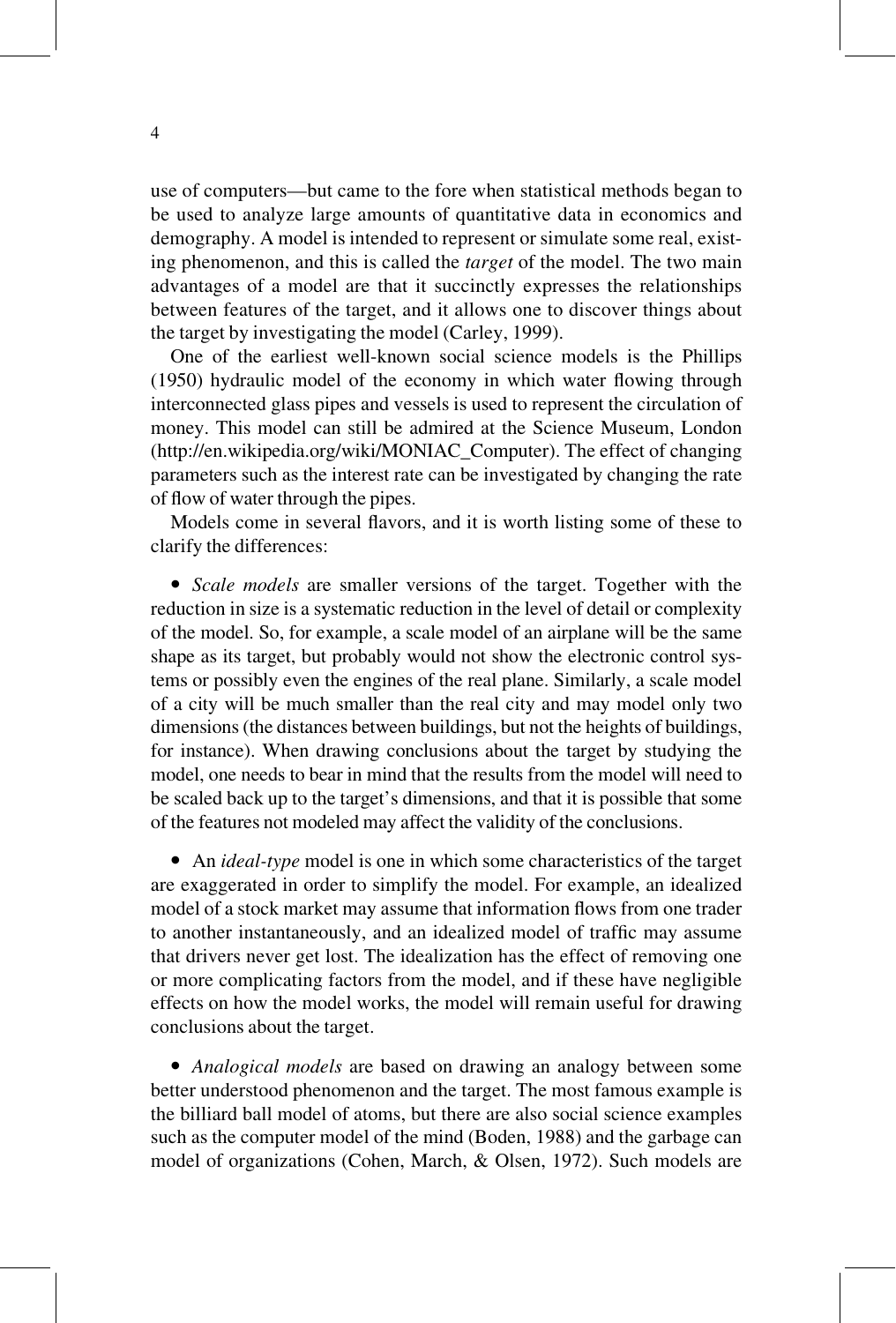useful because well-established results from the analogy can be carried over and applied to the target, but of course the validity of these depends on the adequacy of the analogy.

These are not mutually exclusive categories; it is possible, and indeed common, for a model to be a scale model and an analogy (for example, the hydraulic model of the economy mentioned above is such a combination).

Some models fall into a fourth category that is somewhat different, but also commonly encountered in the social sciences; these are often called mathematical or equation-based models. Examples are the structural equation models of quantitative sociology and the macroeconomic models of neoclassical economics. These models specify relationships between variables, but unlike models in the other three categories, they do not imply any kind of analogy or resemblance between the model and the target. Usually, the success of a mathematical model is indicated by the degree to which some data fit the equation, but the form of the equation itself is of little interest or consequence. For example, the Cobb-Douglas ''production function'' is a mathematical model of how manufactured outputs are related to inputs (Cobb & Douglas, 1928):

$$
Y = AL^{\alpha} K^{\beta},
$$

where  $Y = \text{output}, L = \text{labor input}, K = \text{capital input}, \text{ and } A, \alpha, \text{ and } \beta \text{ are}$ constants determined by technology. The form of this equation was derived from statistical evidence, not by theorizing about the behavior of firms. Although mathematical models have been very successful in some parts of the social sciences in clarifying the relationships between variables, they are often not very useful in helping to understand why one variable is related to another, or in other words, in expressing ideas about process and mechanism, where the other types of models are generally more helpful.

# 1.1.4 Agents

Agent-based models consist of agents that interact within an environment. Agents are either separate computer programs or, more commonly, distinct parts of a program that are used to represent social actors—individual people, organizations such as firms, or bodies such as nation-states. They are programmed to react to the computational environment in which they are located, where this environment is a model of the real environment in which the social actors operate.

As will be seen later, a crucial feature of agent-based models is that the agents can interact, that is, they can pass informational messages to each other and act on the basis of what they learn from these messages. The messages may represent spoken dialogue between people or more indirect means of information flow, such as the observation of another agent or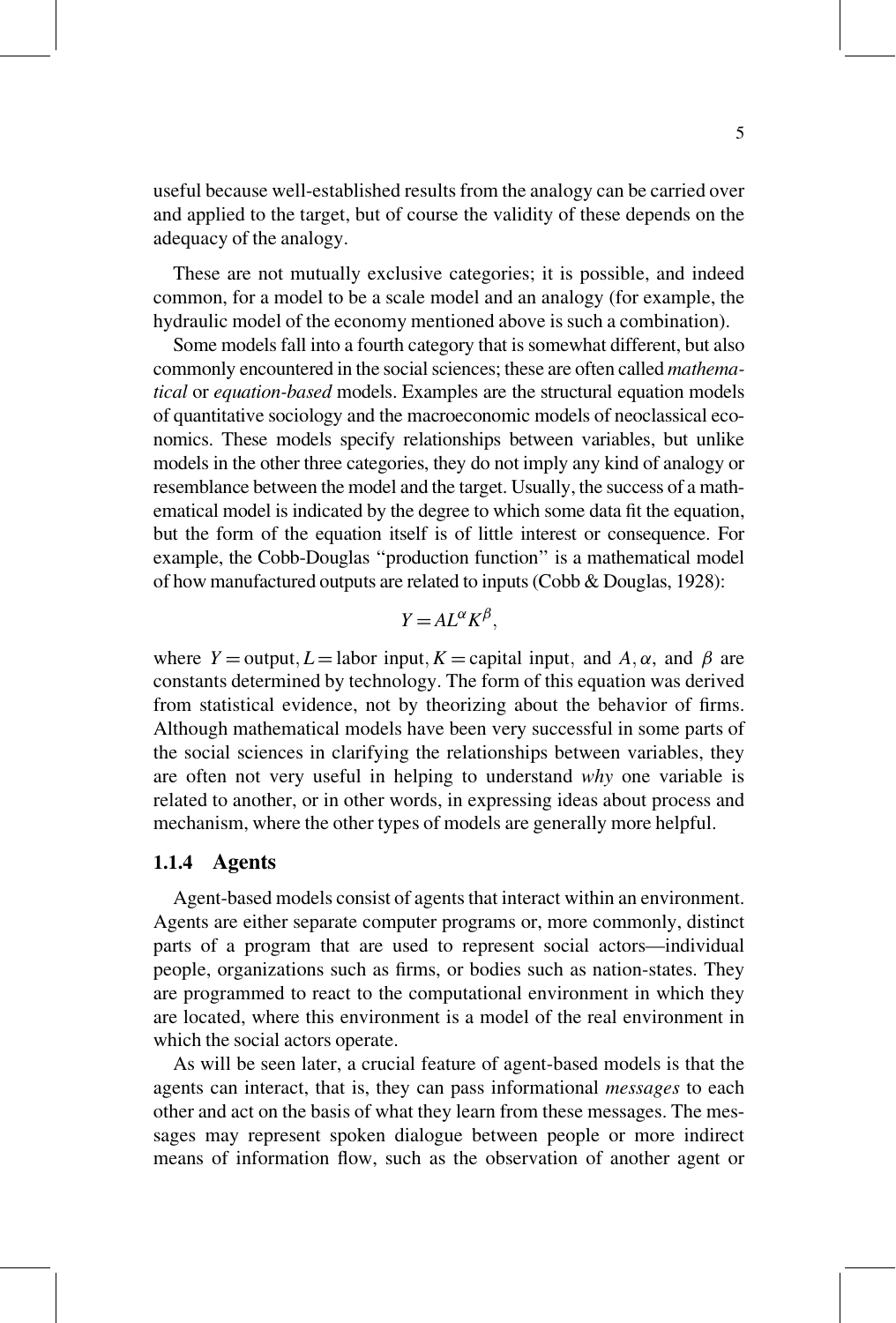the detection of the effects of another agent's actions. The possibility of modeling such agent-to-agent interactions is the main way in which agentbased modeling differs from other types of computational models.

## 1.1.5 The Environment

The environment is the virtual world in which the agents act. It may be an entirely neutral medium with little or no effect on the agents, or in other models, the environment may be as carefully crafted as the agents themselves. Commonly, environments represent geographical spaces, for example, in models concerning residential segregation, where the environment simulates some of the physical features of a city, and in models of international relations, where the environment maps states and nations (Cederman, 1997). Models in which the environment represents a geographical space are called spatially explicit. In other models, the environment could be a space, but one that represents not geography but some other feature. For example, scientists can be modeled in ''knowledge space'' (Gilbert, Pyka, & Ahrweiler, 2001). In these spatial models, the agents have coordinates to indicate their location. Another option is to have no spatial representation at all but to link agents together into a network in which the only indication of an agent's relationship to other agents is the list of the agents to which it is connected by network links (Scott, 2000).

To make these definitions somewhat more concrete, in the next section we shall introduce some examples of agent-based models in terms of these concepts.

# 1.2 Some Examples

Agent-based models are of value in most branches of social science. The models that are briefly described in the rest of this section have been chosen to illustrate the diversity of the problem areas where they have been used productively.

## 1.2.1 Urban Models

In 1971, Thomas Schelling (1971, 1978; see also Sakoda, 1971) proposed a model to explain observed racial segregation in American cities. The model is a very abstract one as originally conceived, but it has been influential in recent work on understanding the persistence of segregation not only in the United States but also in other urban centers. The model is based on a regular square grid of cells representing an urban area on which agents, representing households, are placed at random. The agents are of two kinds (let us call them "reds" and "greens"). Each cell can hold only one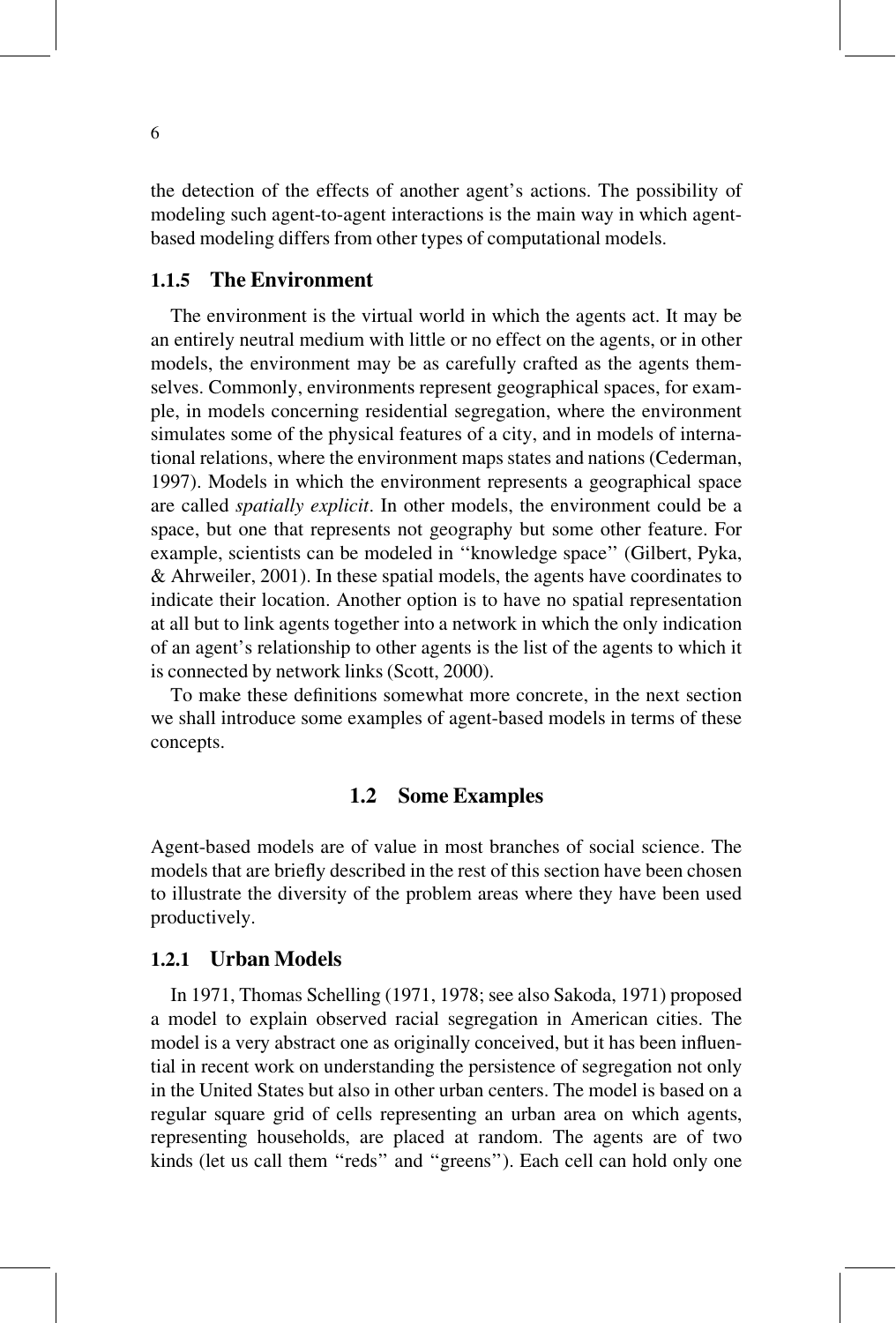household agent at a time, and many cells are empty. At each time step, each household surveys its immediate neighbors (the eight cells surrounding it) and counts the fraction of households that are of the other color. If the fraction is greater than some constant threshold ''tolerance'' value, that is, there are more than a fixed proportion of reds surrounding a green, or greens surrounding a red, that household considers itself to be ''unhappy'' and decides to relocate. It does so by moving to some vacant cell on the grid.

At the next time step, the newly positioned household may tip the balance of ''tolerance'' of its neighbors, causing some of them to become ''unhappy,'' and this can result in a cascade of relocations. For levels of the tolerance threshold at or above about 0.3, an initially random distribution of households segregates into patches of red and green, with households of each color clustering together (Figure 1.1). The clustering occurs even when households ''tolerate'' living adjacent to a majority of neighbors of the other color, which Schelling interpreted as indicating that even quite low degrees of racial prejudice could yield the strongly segregated patterns typical of U.S. cities in the 1970s.

The Schelling model has been influential for several reasons (Allen, 1997). First, the outcome—clusters of households of the same color—is surprising and not easily predictable just from considering the individual agents' movement rule. Second, the model is very simple and has only one parameter, the ''tolerance'' threshold. It is therefore easy to understand. Third, the emergent clustering behavior is rather robust. The same outcomes are obtained for a wide range of tolerance values, for a variety of movement rules (e.g., the household agent could select a new cell at



Figure 1.1 The Schelling Model at the Start (Left) and After Equilibrium Has Been Reached (Right), With a Uniform Tolerance of 0.3

SOURCE: Wilensky, U. (1998). NetLogo Segregation model. http://ccl.northwestern.edu/ netlogo/models/Segregation. Center for Connected Learning and Computer-Based Modeling, Northwestern University, Evanston, IL.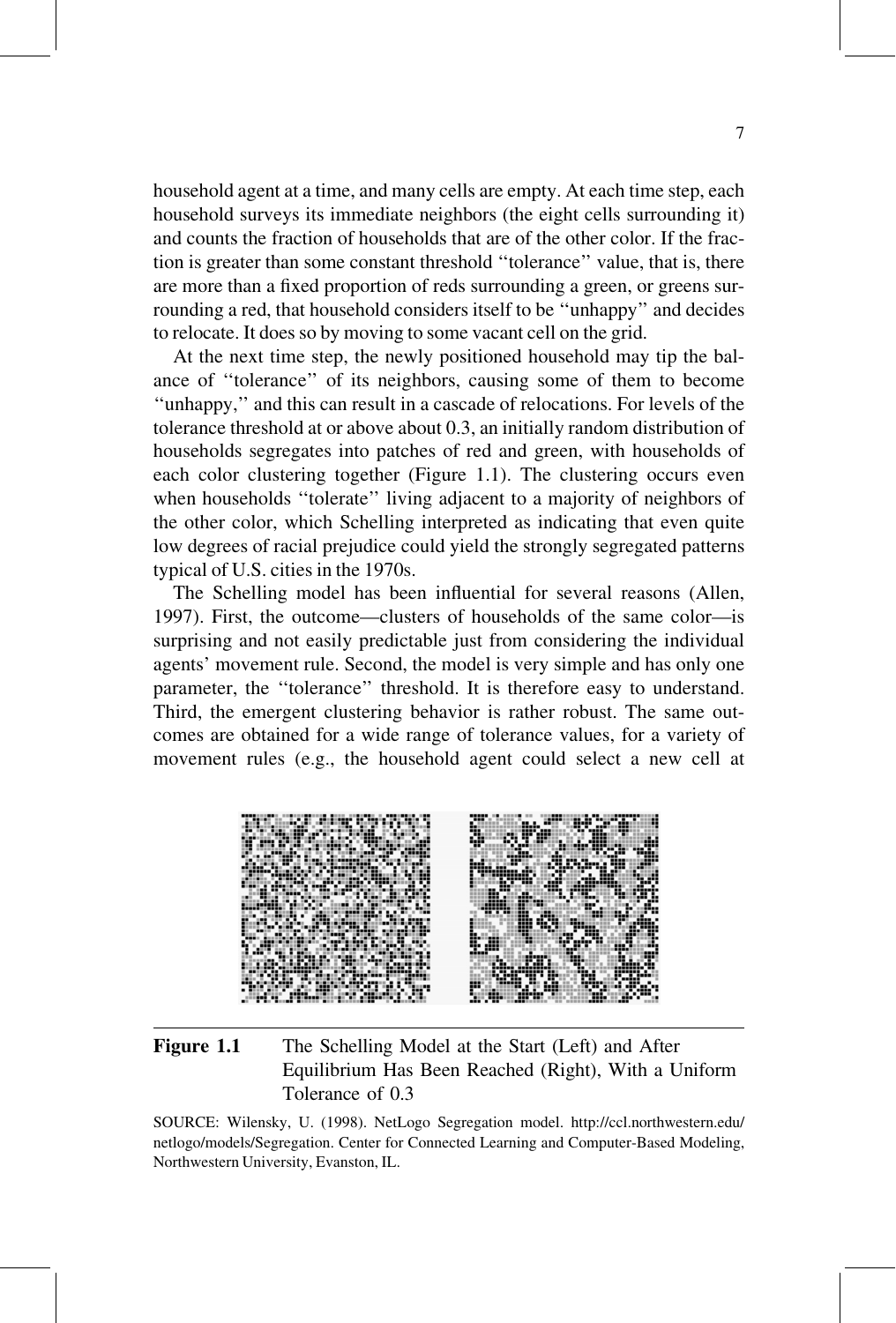random, or use a utility function to select the most preferred cell, or take into account affordability if cells are priced, and so on) and for different rules about which neighbors to consider (e.g., those in the eight surrounding cells; the four cells to the north, east, south, and west; or a larger ring two or more cells away) (Gilbert, 2002). Fourth, the model immediately suggests how it could be tested with empirical data (Benenson, Omer, & Hatna, 2002; Bruch & Mare, 2006; Clark, 1991; Pancs & Vriend, 2004; Zhang, 2004), although in practice it has proved quite difficult to obtain reliable and extensive data on household location preferences to calculate ratings of ''unhappiness.'' The advantages of the Schelling model over others that had been previously proposed, which were based on equations relating migration flows and the relative values of residential properties (e.g., Fotheringham & O'Kelly, 1989), are that the number of parameters to be estimated is lower and that the model is simple to simulate and analyze. Current work has focused on making the model more concrete, replacing the abstract square grid with actual urban geographies and adding further factors, such as the affordability of the locations to which households want to move.

## 1.2.2 Opinion Dynamics

Another interesting group of models with potentially important implications is concerned with understanding the development of political opinions, for example, with explaining the spread of extremist opinions within a population. We shall review just one such study, although there are a number that explore the consequences of different assumptions and opinion transmission mechanisms (Deffuant, 2006; Deffuant, Amblard, & Weisbuch, 2002; Hegselmann & Krause, 2002; Lorenz, 2006; McKeown & Sheehy, 2006; Stauffer, Sousa, & Schulze, 2004). Deffuant et al. (2002) ask,

How can opinions, which are initially considered as extreme and marginal, manage to become the norm in large parts of a population? Several examples in world history show that large communities can more or less suddenly switch globally to one extreme opinion, because of the influence of an initially small minority. Germany in the thirties is a particularly dramatic example of such a process. In the last decades, an initial minority of radical Islamists managed to convince large populations in Middle East countries. But one can think of less dramatic processes, like fashion for instance, where the behavior of minority groups, once considered as extremist, becomes the norm in a large part of the population (it is the case of some gay way of dressing for instance). On the other hand, one can also find many examples where a very strong bipolarization of the population takes place, for instance the Cold War period in Europe. In these cases, the whole population becomes extremist (choosing one side or the other).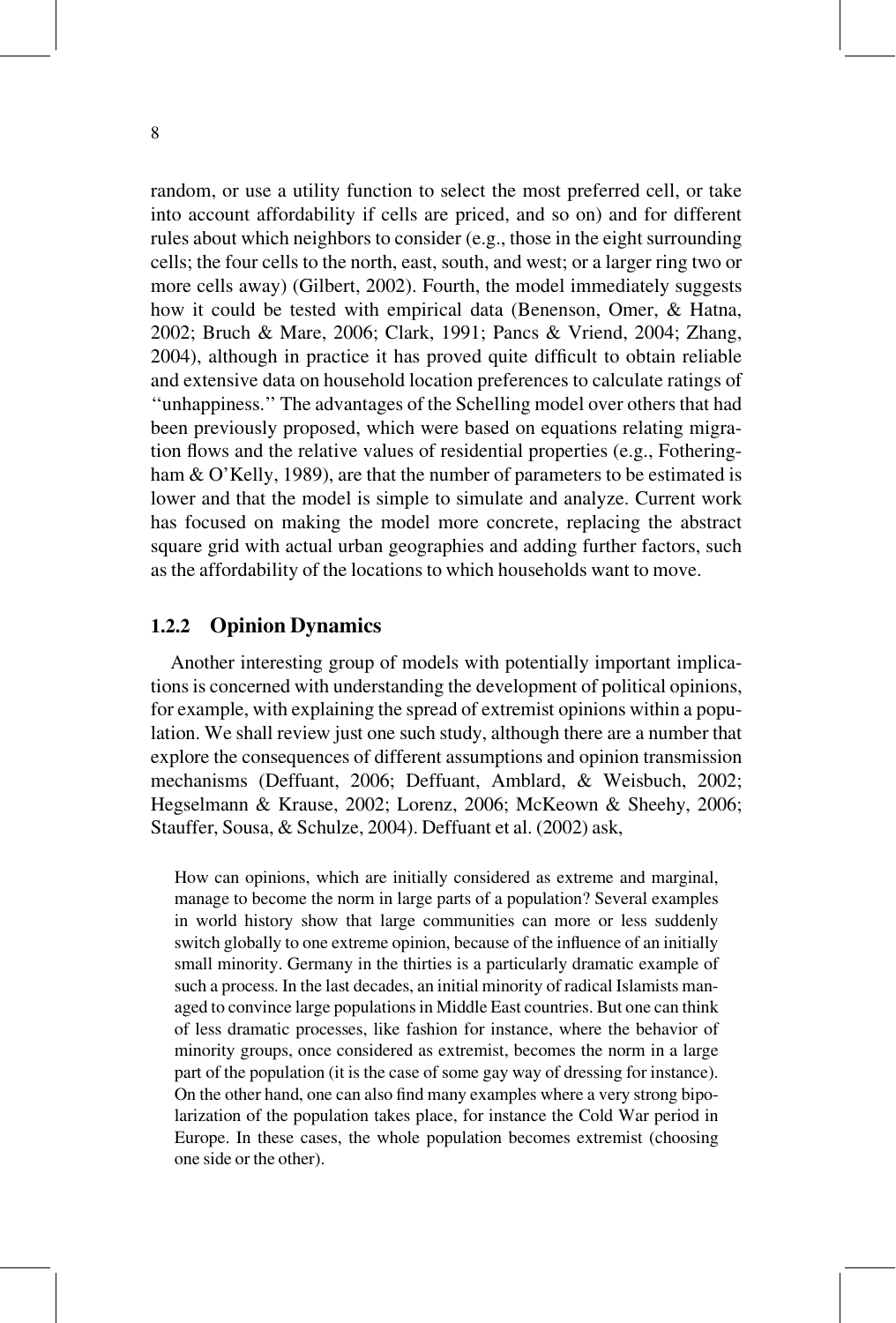In Deffuant et al.'s model, agents have an opinion (a real number between  $-1.0$  and  $+1.0$ ) and a degree of doubt about their opinion, called uncertainty (a positive real number). An agent's opinion segment is defined as the band centered on the agent's opinion, spreading to the right and left by the agent's value for uncertainty. Agents interact randomly. When they meet, one agent may influence the other if their opinion segments overlap. If the opinion segments do not overlap, the agents are assumed to be so different in their opinions that they have no chance of influencing each other. If an agent does influence another, the opinion of one agent (agent  $j$ ) is affected by the opinion of another agent (agent  $i$ ) by an amount proportional to the difference between their opinions, multiplied by the amount of overlap divided by agent *i*'s uncertainty, minus one. The effect of this formula is that very uncertain agents influence other agents less than those that are certain (for full details, see Deffuant et al., 2002, Equations 1 to 6).

Every agent starts with an opinion taken from a uniform random distribution and with a common level of uncertainty, with the exception of a few extremists, those who have the most positive or negative opinions. The latter are given a low level of uncertainty, that is, the extremists are assumed to be rather certain about their extreme opinions. Under these conditions, extremism spreads, and eventually the simulation reaches a steady state with all agents joining the extremists at one or the other end of the opinion continuum. Restarting the simulation without the politically certain extremists, the population converges instead so that all agents share a middle view. Thus, the model shows that a few extremists with opinions that are not open to influence from other agents can have a dramatic effect on the opinions of the majority. This work has some implications for the development of terrorist movements, where a few extremists have been able to recruit support from substantial proportions of the wider population.

#### 1.2.3 Consumer Behavior

Businesses are naturally keen to understand what influences their customers to buy their products. Although the intrinsic qualities of the product are usually important, so are the influence of friends and families, advertising, fashion, and a range of other ''social'' factors. To examine the often complex interactions between these, some researchers have started to use agent-based models in which the agents represent consumers. Among the first to report such a model were Janssen and Jager (1999), who explored the processes leading to ''lock-in'' in consumer markets. Lock-in occurs when one among several competing products achieves dominance so that it is difficult for individual consumers to switch to rival products. Commonly cited examples are VHS videotapes (dominating Betamax), the QWERTY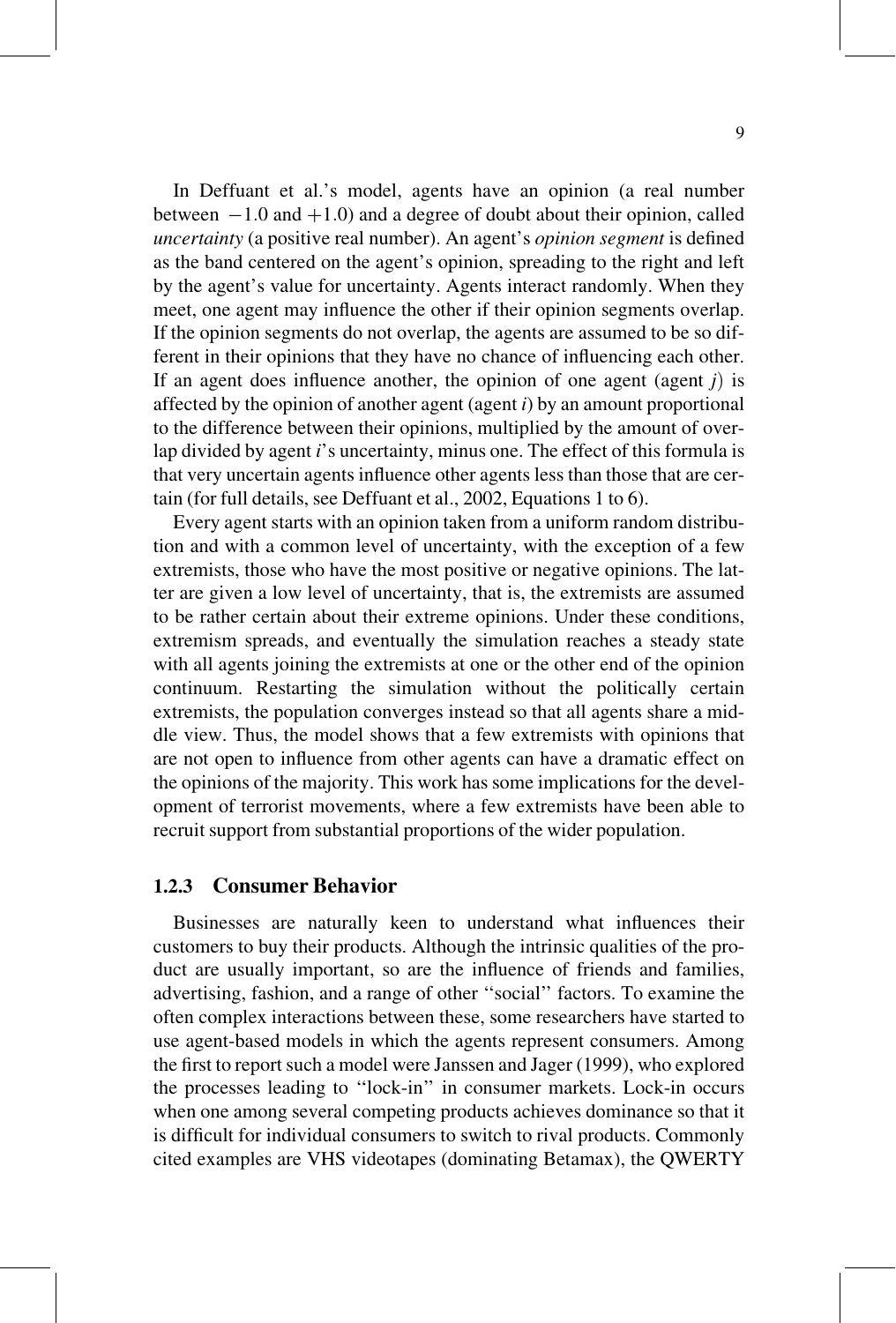keyboard (dominating other arrangements of the keys), Microsoft operating systems (dominating Apple and Linux), and so on. Janssen and Jager focus on the behavioral processes that lead to lock-in, and therefore they give their agents, which they call ''consumats,'' decision rules that are psychologically plausible and carefully justified in terms of behavioral theories of, for example, social comparison and imitation.

Another example of modeling consumers is a study by Izquierdo and Izquierdo (2006) in which the authors consider markets such as the secondhand car market, where there is quality variability (different quality for different items) and quality uncertainty (it is difficult to know the quality of an item before buying it and using it). The study explores how quality variability can damage a market and affect consumer confidence. There are two agent roles: buyer and seller. Sellers sell products by calculating the minimum price they will accept, and buyers buy products by offering a price based on the expected quality of the product. The expected quality is based on experience, either just of the agent or accumulated from the agent's peers over its social network. There are a finite number of products in the system, buyers and sellers perform one deal per round, and the market is cleared every round as these deals are done. The social network is created by connecting pairs of agents at random, with a parameter used to adjust the number of connections, from completely connected to completely unconnected.

The authors found that without a social network, consumer confidence fell to the point where the market was no longer viable, whereas with a social network, the aggregation of the agent's own experience and the more positive collective experience of others (which is not so volatile) helped to maintain the market's stability. This shows how social information can aggregate group experience to a more accurate level and so reduce the importance of a single individual's bad experiences.

#### 1.2.4 Industrial Networks

Most economic theory ignores the significance of links between firms, but there are many examples of industrial sectors where networks are of obvious importance. A well-known instance is the ''industrial districts'' of northern Italy, such as the textile production district, Prato. Industrial districts are characterized by large numbers of small firms clustered together in a small region, all manufacturing the same type of product, with strong, but varying, links between them. The links may be those of a supplier/ customer, a collaboration to share techniques, a financial link, or just a friendship or familial relationship (Albino, Carbonara, & Giannoccaro, 2003; Boero, Castellani, & Squazzoni, 2004; Borrelli, Ponsiglione, Iandoli, & Zollo, 2005; Brenner, 2001; Fioretti, 2001; Squazzoni & Boero, 2002).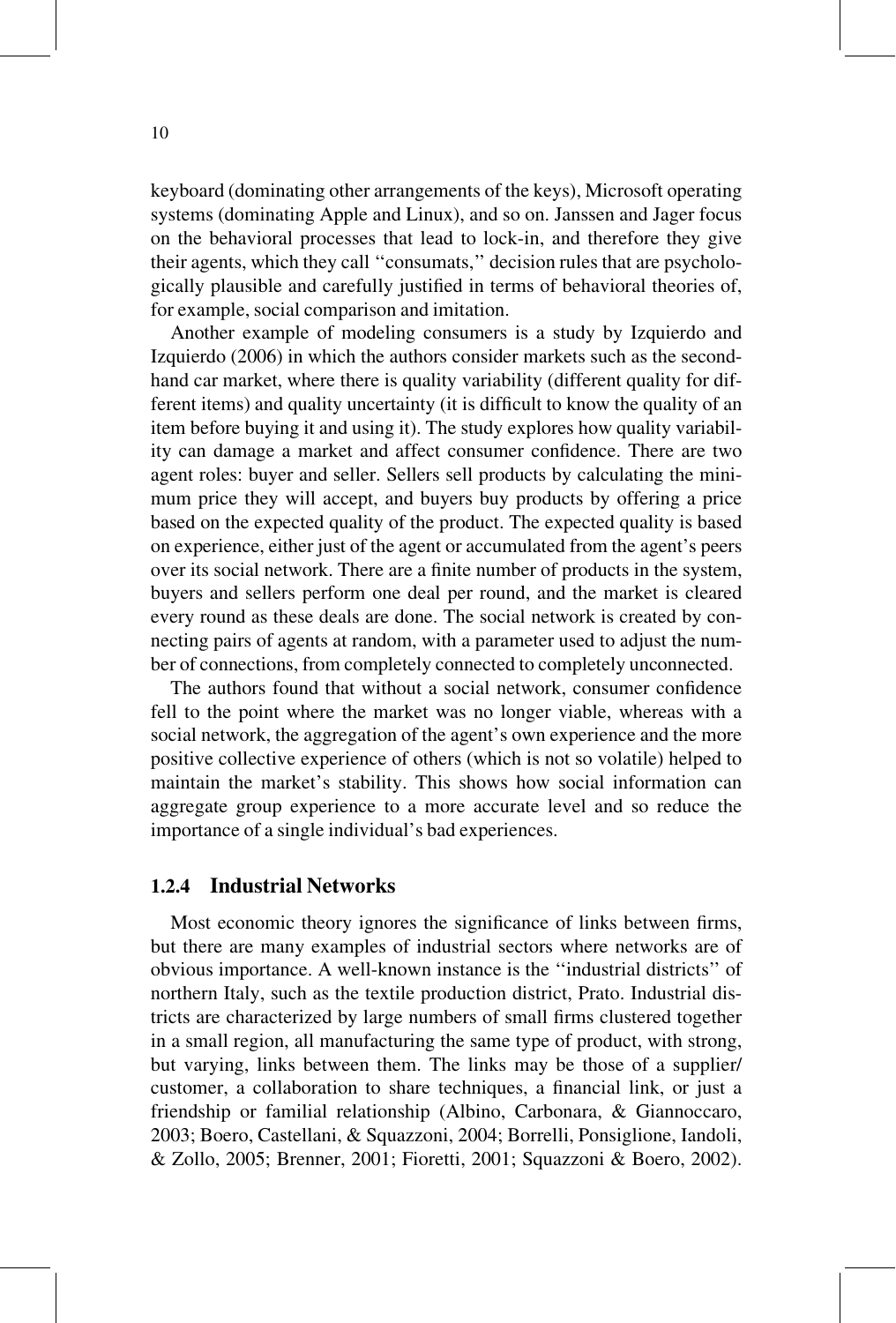Another example is the ''innovation networks'' that are pervasive in knowledge-intensive sectors such as biotechnology and information technology. The firms in these sectors are not always geographically clustered (although there tend to be concentrations in certain locations), but they do have strong networking relationships with other, similar firms, sharing knowledge, skills, and technology with them.

For example, Gilbert et al. (2001) developed a model of innovation networks in which agents have ''kenes'' that symbolize their stock of knowledge and expertise. The kenes are used to develop new products that are marketed to other firms in the model. However, a product can be produced only if its components are available to be purchased from other firms, and if some firm wants to buy it. Thus, at one level, the model is one of an industrial market with firms trading between each other. In addition, firms can improve their kenes either through internal research and development or through incorporating knowledge obtained from other firms by collaborative arrangements. The improved knowledge can be used to produce products that may sell better, or require fewer or more cheaply available components. At this level, the model resembles a population that can learn through a type of natural selection (see Section 5.2.2) in which firms that cannot find a customer cease trading, whereas the fittest firms survive, collaborate with other firms, and produce spin-offs that incorporate the best aspects of their "parents." For another example, see Pajares, Hernández-Iglesias, and López-Paredes (2004).

## 1.2.5 Supply Chain Management

Manufacturers normally buy components from other organizations and sell their products to distributors, who then sell to retailers. Eventually, the product reaches the user, who may not realize the complex interorganizational relationships that have had to be coordinated to deliver the product. Maximizing the efficiency of the supply chain linking businesses is increasingly important and increasingly difficult as products involve more parts, drawn more widely from around the world, and as managers attempt to reduce inventory and increase the availability of goods. Modeling supply chains is a good way of studying order fulfillment processes and investigating the effectiveness of management policies, and multiagent models are increasingly being used for this purpose.

A multiagent model fits well with the task of simulating supply chains because the businesses involved can be modeled as agents, each with its own inventory rules. It is also easy to model the flow of products down the chain and the flow of information, such as order volumes and lead times, from one organization to another. This was the approach taken by Strader,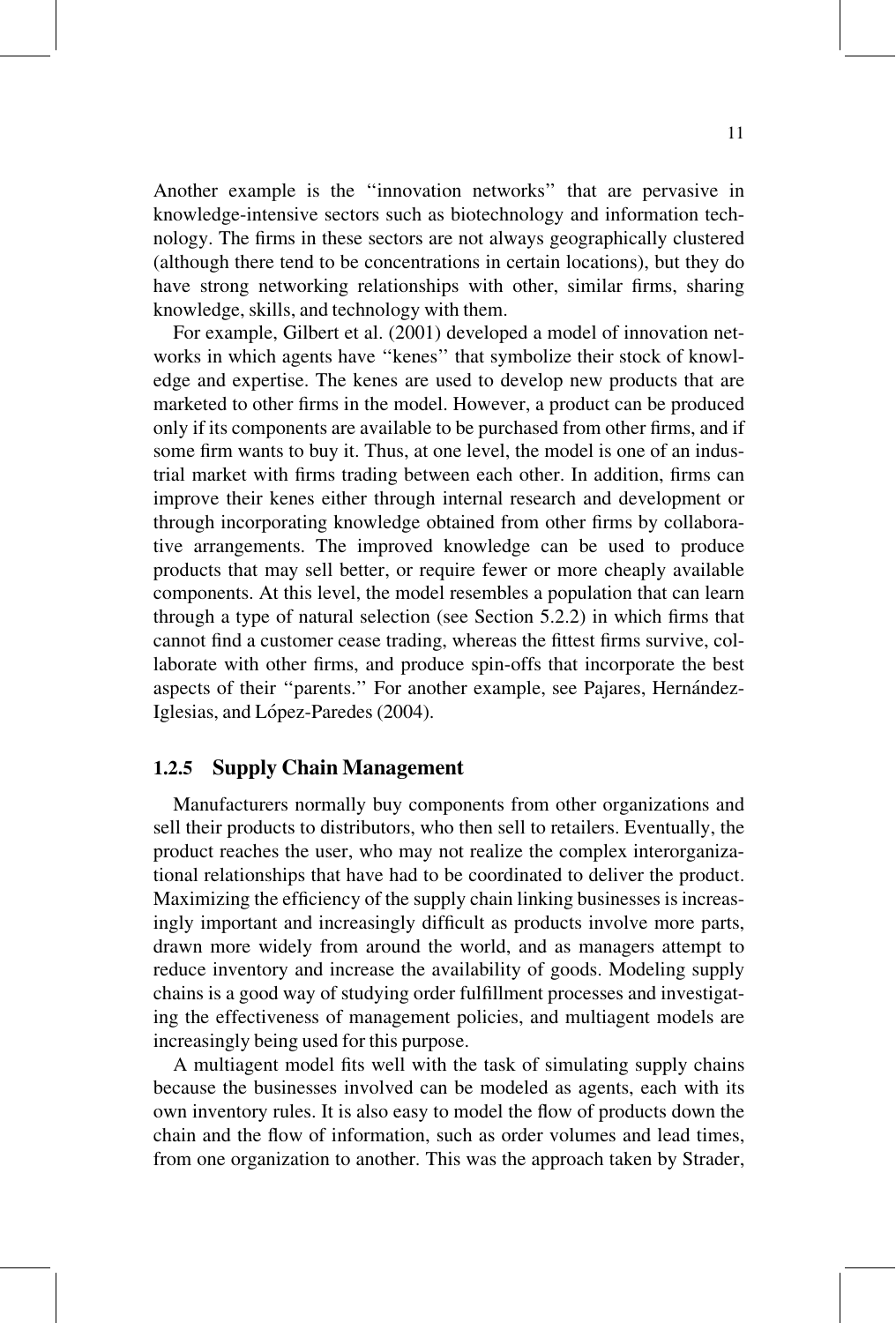Lin, and Shaw (1998), who described a model they built to study the impact of information sharing in divergent assembly supply chains. Divergent assembly supply chains are typical of the electronics and computer industries and are those in which a small number of suppliers provide materials and subcomponents (e.g., electronic devices) that are used to assemble a range of generic products (e.g., hard disk drives) that are then used to build customized products at distribution sites (e.g., personal computers). Strader et al. compared three order fulfillment policies: make-to-order, when production is triggered by customer orders; assembly-to-order, when components are built and held in stock, and only the final assembly is triggered by an order; and make-to-stock, when production is driven by the stock level falling below a threshold. They also experimented with different amounts of information sharing between organizations, and found that in the divergent assembly supply chains that they modeled, an assembly-to-order strategy, coupled with the sharing of both supply and demand information between organizations along the supply chain, was the most efficient. They also pointed out that their results reinforce the general point that information can substitute for inventory: If one has good information, uncertainty about demand can be reduced, and the required inventory level to satisfy orders can also be reduced as a consequence.

#### 1.2.6 Electricity Markets

In many developed countries, in recent years, the electricity supply has been privatized. It is now common for there to be two or three electricity utilities that sell power to a number of distributors that in turn sell the electricity to commercial and domestic users. The change from a monopoly state-owned or state-regulated supplier to one in which there are a number of supply firms bidding into a market has inspired a range of agent-based models that aim to anticipate the effect of market regulations; changes to the number and type of suppliers and purchasers; and policy changes intended, for example, to reduce the chance of blackouts or decrease the environmental impact of generation (Bagnall & Smith, 2005; Batten & Grozev, 2006; Bunn & Oliveira, 2001; Koesrindartoto, Sun, & Tesfatsion, 2005; North, 2001).

In these models, the agents are the supply companies that make offers to the simulated market to provide a certain quantity of electricity at a certain price for a period, such as a day or an hour. This is also how the real electricity markets work: Companies make offers to supply and the best offer is accepted (different markets have different rules about what is meant by the "best" offer). Usually, the demand varies continuously, so supply companies have a difficult job setting a price for the electricity that maximizes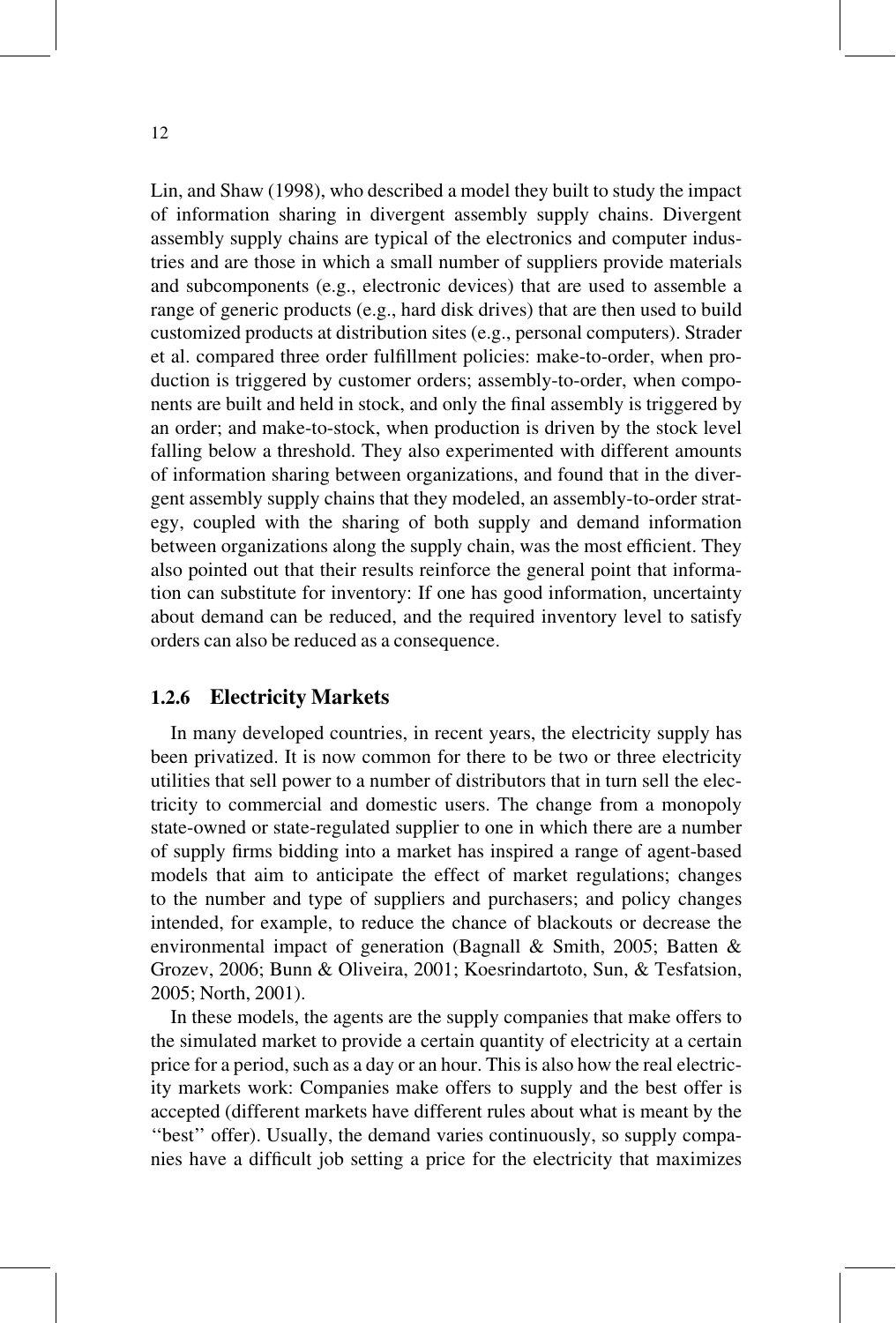their profit. A further complication is that the cost of generation can be very nonlinear: Matching peak demand may mean starting up a power station that is used for only a few hours.

By running the simulation, one can study the conditions under which the market price comes down to near the marginal cost of generation; the effect of mergers that reduce the number of supply companies; and the consequences of having different types of market ''design,'' such as allowing futures trading. Most of the current models allow the agents to ''learn'' trading strategies using a technique known as reinforcement learning (see Section 5.2.1). A supply agent starts by making a bid using a pricing strategy selected at random from a set common to all the suppliers. If the bid is accepted and profitable, the value of this strategy is reinforced and the probability of using it again in similar circumstances is increased, or if it is unsuccessful, the chance of using it again is decreased (Roth & Erev, 1995).

## 1.2.7 Participative and Companion Modeling

Agent-based models have been used with success in rural areas in Third World countries to help with the management of scarce natural resources such as water for irrigation. This surprising use of agent-based models is due to their fit with ''participative'' (or participatory) research methods. As well as being used for research, multiagent models have been used as a support for negotiation and decision making and for training with, for example, the farmers in Senegal (D'Aquino, Le Page, Bousquet, & Bah, 2003), foresters and farmers in the Central Massif in France (Etienne, 2003; Etienne, Le Page, & Cohen, 2003), and the inhabitants of an atoll in Kiribati in the South Pacific (Dray et al., 2006).

The approach, also called companion modeling (Barreteau, 2003; Barreteau, Bousquet, & Attonaty, 2001; Barreteau, Le Page, & D'Aquino, 2003) involves building a multiagent system in close association with informants selected from the people on the ground. As a preliminary, the informants may be interviewed about their understanding of the situation, and they then engage in a role-playing game. Eventually, when sufficient knowledge has been gained, a computer model is created and used with the participants as a training aid or as a negotiation support, allowing the answering of ''whatif'' questions about possible decisions.

For example, Barreteau et al. (2001) describe the use of participative modeling in order to understand why an irrigation scheme in the Senegal River Valley had produced disappointing results. They developed both a role-playing game (RPG) and a multiagent system called SHADOC to represent the interactions between the various stakeholders involved in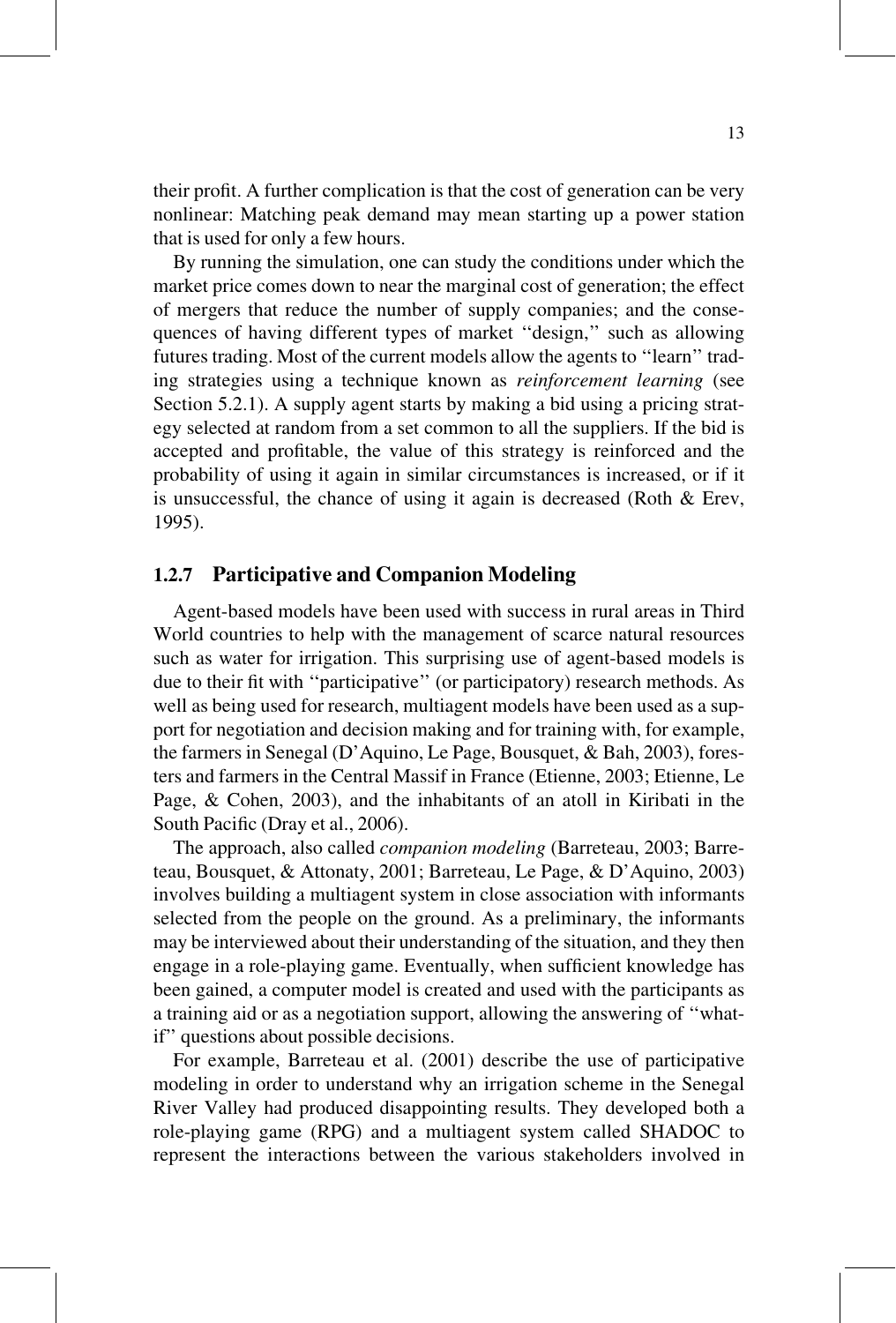making decisions about the allocation of water to arable plots in the irrigated area. In this instance, the multiagent model was developed first and then its main elements converted to an RPG (in which the players were the equivalent of the agents in the multiagent model), partly to validate the agent-based model, and partly because the RPG is easier to use in a rural environment. The authors sum up the value of this approach as ''enhancing discussion among game participants'' and enabling ''the problems encountered in the field and known by each individual separately [to be] turned into common knowledge.''

# 1.3 The Features of Agent-Based Modeling

These examples, chosen to illustrate the spectrum of agent-based modeling now being undertaken, also provide examples of some characteristic features of agent-based modeling (Fagiolo, Windrum, & Moneta, 2006).

# 1.3.1 Ontological Correspondence

There can be a direct correspondence between the computational agents in the model and real-world actors, which makes it easier to design the model and interpret its outcome than would be the case with, for example, an equation-based model. For instance, a model of a commercial organization can include agents representing the employees, the customers, the suppliers, and any other significant actors. In each case, the model might include an agent standing for the whole class (e.g., ''employees''), or it might have a separate agent for each employee, depending on how important the differences between employees are. The models of electricity markets described above have agents for each of the main players in the market.

# 1.3.2 Heterogeneous Agents

Generally speaking, theories in economics and organization science make the simplifying assumption that all actors are identical or similar in most important respects. They deal, for example, with the ''typical firm,'' or the economically rational decision maker. Actors may differ in their preferences, but it is unusual to have agents that follow different rules of behavior, and when this is allowed, there may be only a small number of sets of such actors, each with its own behavior. This is for the good reason that unless agents are homogeneous, analytical solutions are very difficult or impossible to find. A computational model avoids this limitation: Each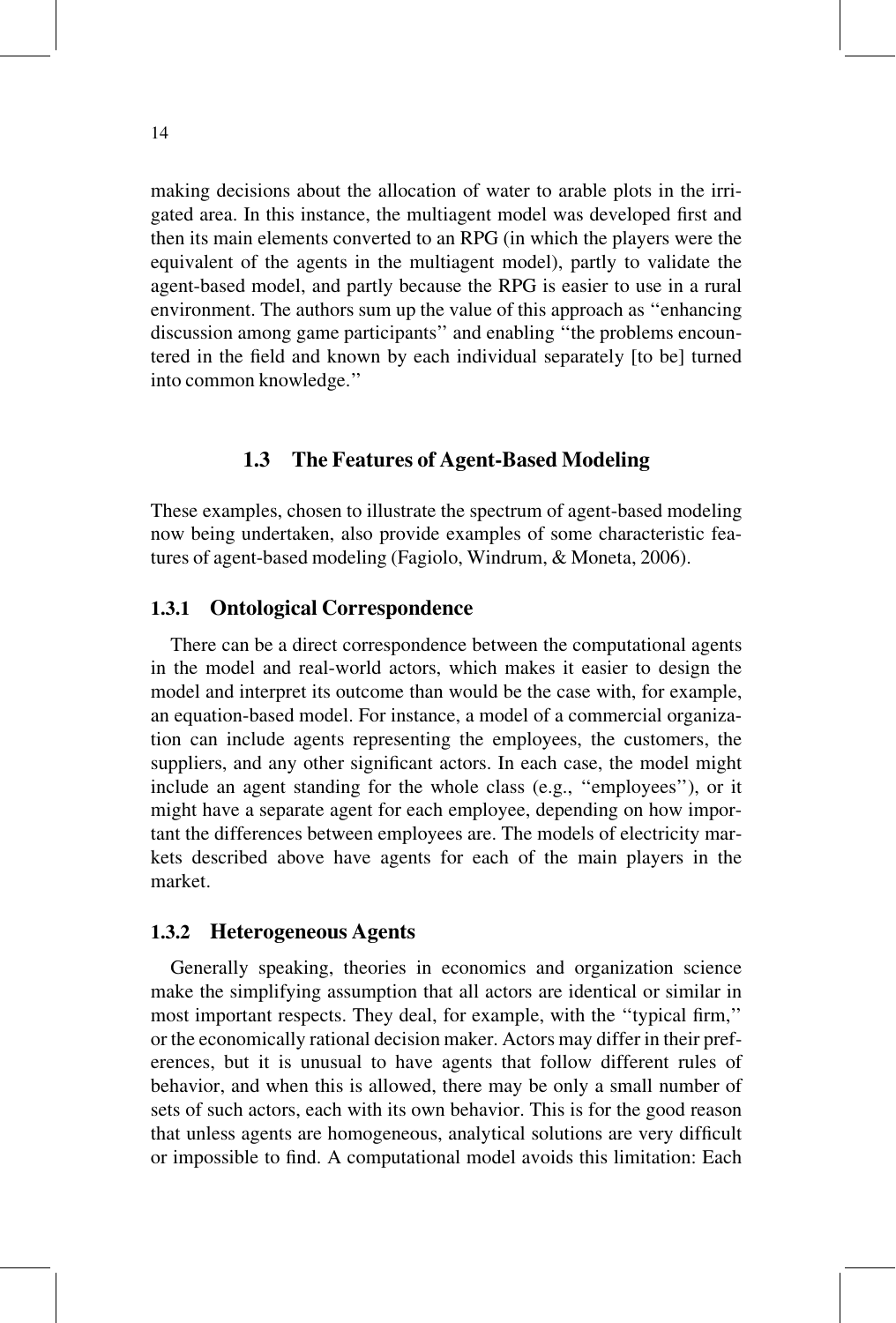agent can operate according to its own preferences or even according to its own rules of action. An example is found in the models of supply chains, in which each business can have its own strategy for controlling inventory.

# 1.3.3 Representation of the Environment

It is possible to represent the ''environment'' in which actors are acting directly in an agent-based model. This may include physical aspects (e.g., physical barriers and geographical hurdles that agents have to overcome), the effects of other agents in the surrounding locality, and the influence of factors such as crowding and resource depletion. For example, Gimblett (2002) and colleagues have modeled the movement of backpackers in the Sierra Nevada Mountains in California to examine the effect of management policies in helping to maintain this area of wilderness. The agents simulated trekking in a landscape linked to a geographical information system that modeled the topology of the area. The environment also plays an important role in the models of industrial districts mentioned in the previous section.

# 1.3.4 Agent Interactions

An important benefit of agent-based modeling is that interactions between agents can be simulated. At the simplest, these interactions can consist of the transfer of data from one agent to another, typically another agent located close by in the simulated environment. Where appropriate, the interaction can be much more complicated, involving the passing of messages composed in some language, with one agent constructing an ''utterance'' and the other interpreting it (and not necessarily deriving the same meaning from the utterance as the speaker intended). The opinion dynamics models (Section 1.2.2) are a good example of the importance of interactions in agent-based models.

#### 1.3.5 Bounded Rationality

Many models implicitly assume that the individuals whom they model are rational, that is, that they act according to some reasonable set of rules to optimize their utility or welfare. (The alternative is to model agents as acting randomly or irrationally, in a way that will not optimize their welfare. Both have a place in some models.) Some economists, especially those using rational choice theory, have been accused of assuming that individuals are ''hyperrational,'' that is, that people engage in long chains of complex reasoning in order to select optimal courses of action, or even that people are capable of following chains of logic that extend indefinitely. Herbert Simon (1957), among others, criticized this as unrealistic and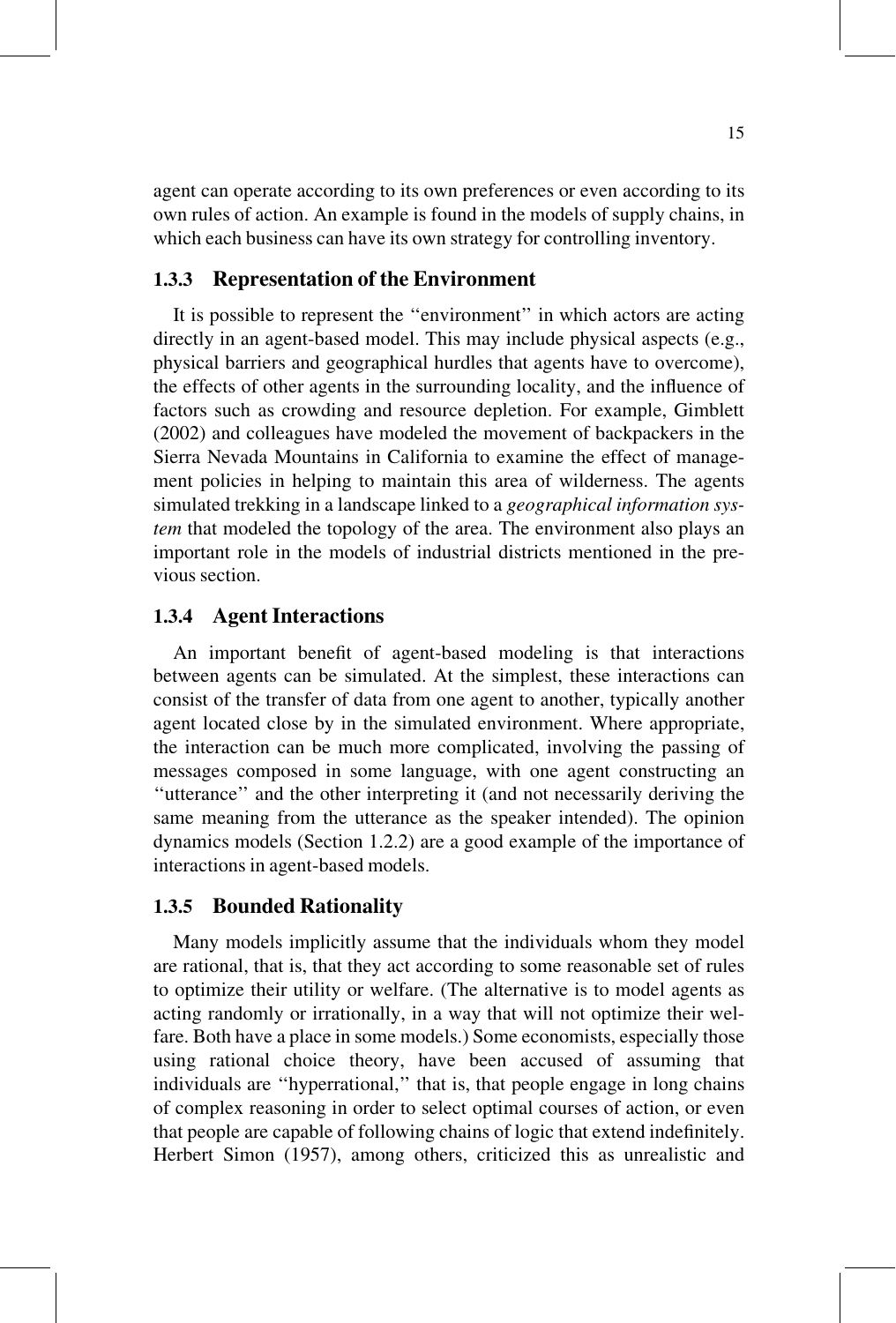proposed that people should be modeled as boundedly rational, that is, as limited in their cognitive abilities and thus in the degree to which they are able to optimize their utility (Kahneman, 2003). Agent-based modeling makes it easy to create boundedly rational agents. In fact, the challenge is usually not to limit the rationality of agents but to extend their intelligence to the point where they could make decisions of the same sophistication as is commonplace among people.<sup>1</sup> Models of stock markets and the segregation model introduced in Section 1.2.1 are examples where agents have been designed with strictly limited rationality.

#### 1.3.6 Learning

Agent-based models are able to simulate learning at both the individual and population levels. For example, the firms in the model of innovation networks described above (Section 1.2.4) are able to learn how to produce a more salable and more profitable product, and the sector as a whole (that is, all the agents in the model as a collection) learn over time which products will form a compatible set so that products from one firm will provide the components bought by another firm. Learning can be modeling in any or all of three ways: as individual learning in which agents learn from their own experience; as evolutionary learning, in which the population of agents learns because some agents ''die'' and are replaced by better agents, leading to improvements in the population average; and social learning, in which some agents imitate or are taught by other agents, leading to the sharing of experience gathered individually but distributed over the whole population (Gilbert et al., 2006). The model of innovation networks summarized above is an example of a model incorporating learning: The individual innovating firms learn how to make better products, and because poorly performing firms become bankrupt to be replaced by better start-ups, the sector as a whole can learn to improve its performance.

Some techniques for designing models that incorporate learning will be discussed in Section 5.2.

# 1.4 Other Related Modeling Approaches

The previous section has reviewed some areas where agent-based models have been useful. However, agent-based models are not appropriate for every modeling task. Before starting a new project, it is worth considering the alternatives. This section introduces two styles of modeling used in the social sciences that stand comparison with agent-based modeling: microsimulation and system dynamics.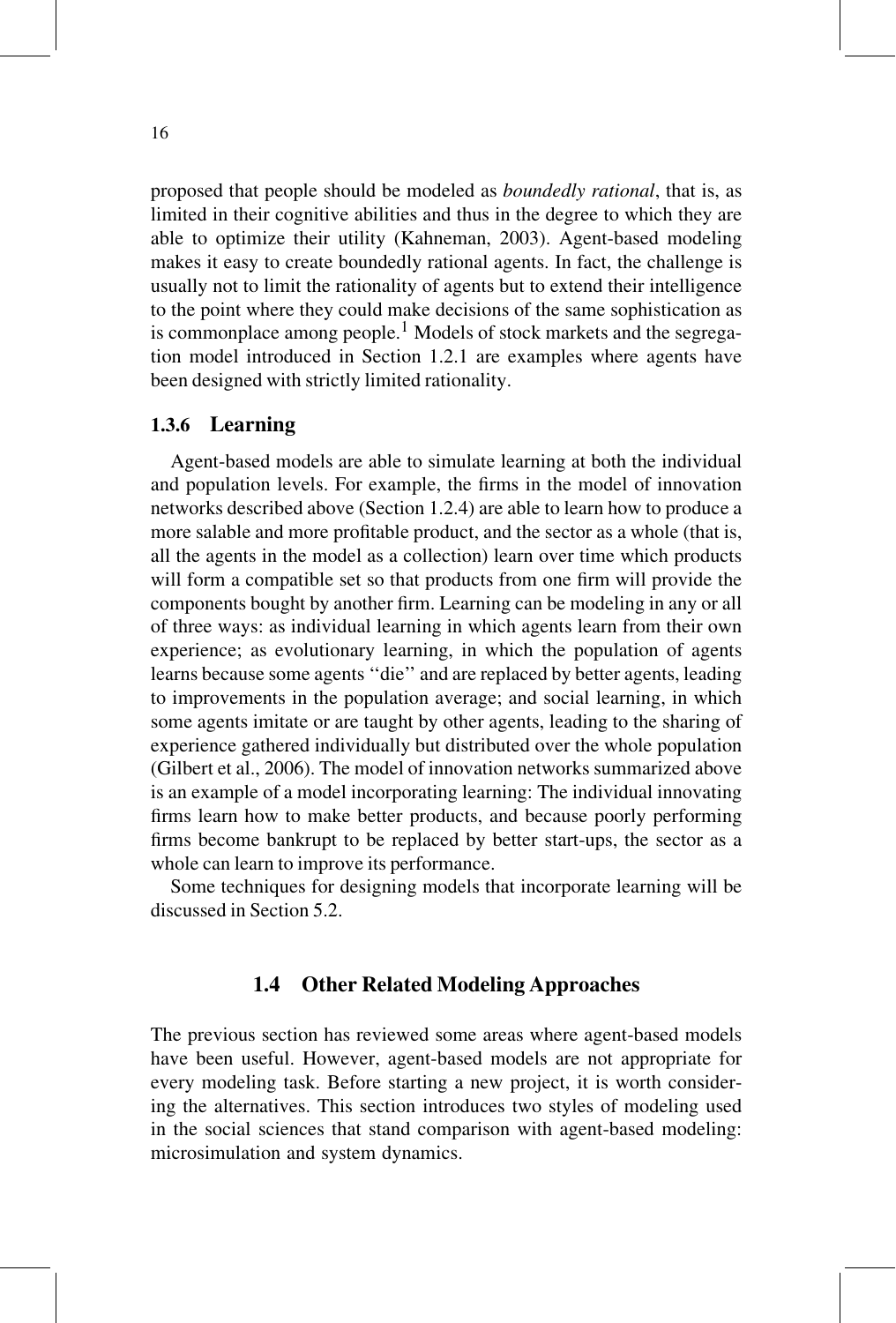#### 1.4.1 Microsimulation

Microsimulation starts with a large database describing a sample of individuals, households, or organizations and then uses rules to update the sample members as though time was advancing. For example, the database might be derived from a representative national survey of households and include data on variables such as household members' age, sex, education level, income, employment, and pension arrangements. These data would relate to the specific time period when the survey was carried out. Microsimulation allows one to ask what the sample would be like in the future. For example, one might want to know how many in the sample would be retired in 5 years' time and how this would affect the distribution of income. If we have some rules about the likely changes in individual circumstances during the course of a year, these rules can be applied to every person in the sample to find what might have changed by the end of the first year after the survey. Then the same rules can be reapplied to yield the state of the sample after 2 years, and so on. After this aging process has been carried out, aggregate statistics can be calculated for the sample as a whole (for example, the mean and variance of the distribution of income, which can be compared with the distribution at the time of the survey) and inferences made about what changes are to be expected in the population from which the sample was drawn (Gupta & Kapur, 2000; Harding, 1996; Mitton, Sutherland, & Weeks, 2000; Orcutt, Merz, & Quinke, 1986; Redmond, Sutherland, & Wilson, 1998).

Microsimulation has been used to assess the distributional implications of changes in social security, personal tax, and pensions. For example, it can be helpful in evaluating the effects of changing the income threshold below which state benefits become payable (Brown & Harding, 2002). Experimental prototypes have also been developed in which there are several databases, describing not only individuals but also firms, and in which the aging process is affected not only by individual characteristics but also by macroeconomic variables such as inflation and the growth in gross domestic product (GDP); see the bibliography at http://www.microsimulation.org/.

An advantage of microsimulation models is that they start not from some hypothetical or randomly created set of agents but from a real sample, as described by a sample survey. Hence, it is relatively easy, in comparison with agent-based models, to read back from the results of the microsimulation to make predictions about the future state of a real population. There are two main disadvantages. First, the aging process requires very detailed transition matrices that specify the probability that an agent currently in some state will change to some other state in the following year. For example, one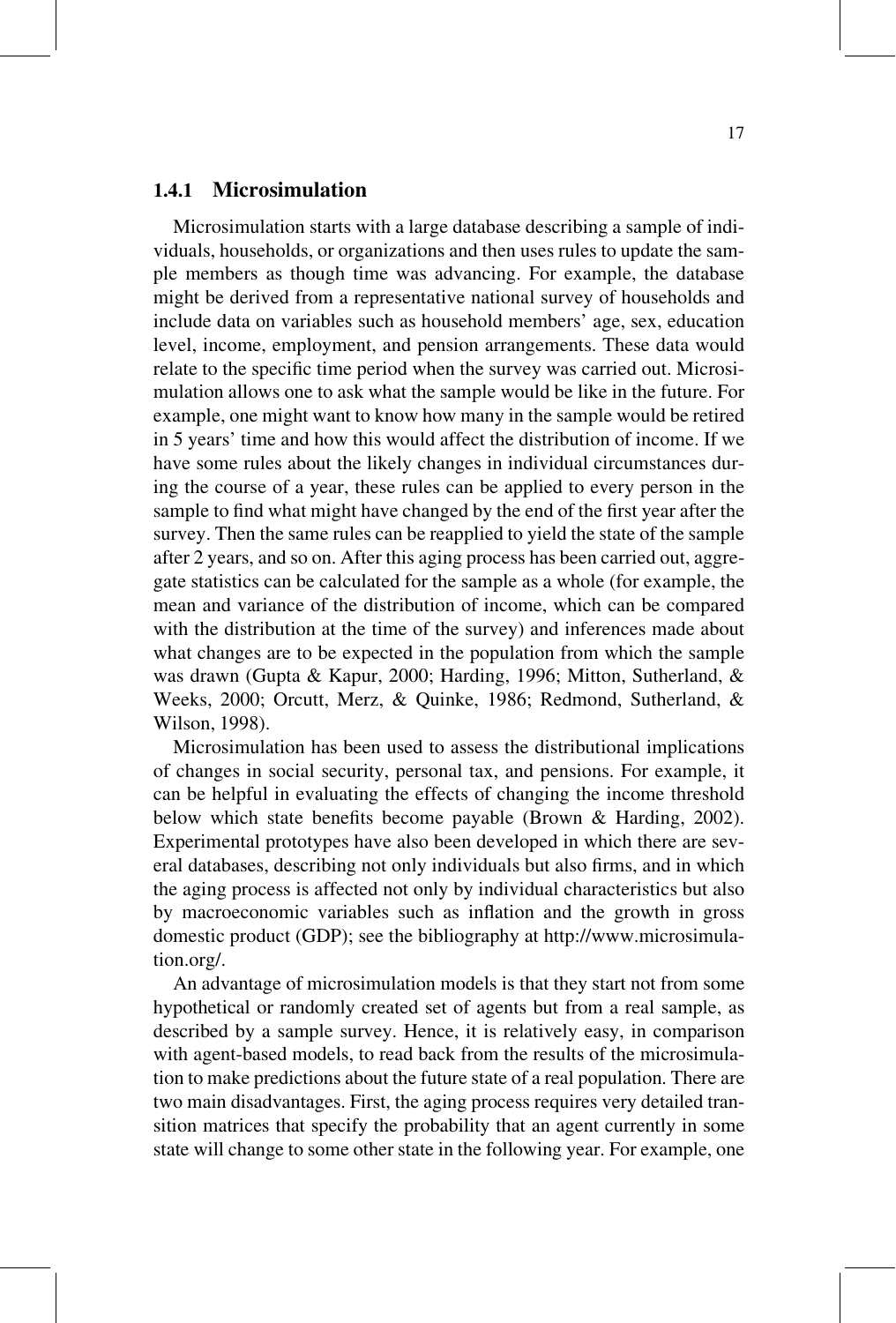needs to know the probability that someone currently in employment will become unemployed 1 year later. Moreover, because this transition probability will almost certainly differ between men and women, women with and without children, young and old people, and so on, one needs not a single probability value but a matrix of conditional probabilities, one for each combination of individual circumstances. Obtaining reliable estimates of such transition matrices can be very difficult, requiring estimation from very large amounts of data. Second, each agent is aged individually and treated as though it is isolated in the world. Microsimulation does not allow for any interaction between agents and typically has no notion of space or geography. So, for instance, it is hard to take account of the finding that the chances of getting a job if one is unemployed are lower if one lives in an area where the unemployment rate is high.

# 1.4.2 System Dynamics

In the system dynamics approach to modeling, one creates a model that expresses the temporal cause-and-effect relationships between variables, but agents are not represented directly. One of the earliest and best known examples is Forrester's model of the world, which was used to make predictions about future population levels, growing pollution, and rates of consumption of natural resources (Forrester, 1971). System dynamics, as its name implies, models systems of interacting variables and is able to handle direct causal links, such as a growth in population leading to increased depletion of resources, and feedback loops, as when population growth depends on the food supply, but food supply depends on the level of the population (Sterman, 2000).

It is often convenient to represent a system dynamics model with a diagram in which arrows represent the causal links between variables. Figure 1.2 shows a typical, although simple, model of an ecosystem in which sheep breed in proportion to their population, wolves eat the sheep, but if there are too few sheep, the wolves starve. The rectangular boxes represent the stocks of sheep and wolves, the tap-like symbols are flows into and out of the stocks, and the diamond shapes are variables that control the rate of flow. The population of sheep increases as sheep are born, and the rate at which this happens is determined by the constant sheep-birth-rate. The diagram shows that sheep die at a rate that is a function of the number of sheep living (the curved arrow from the stock of sheep to the flow control labeled sheep-deaths), the probability that a wolf will catch a sheep (the arrow from the predation-rate variable), and the number of wolves (the arrow from the stock of wolves). Although this illustrative model is concerned with somewhat imaginary wolves and sheep, similar models can be constructed for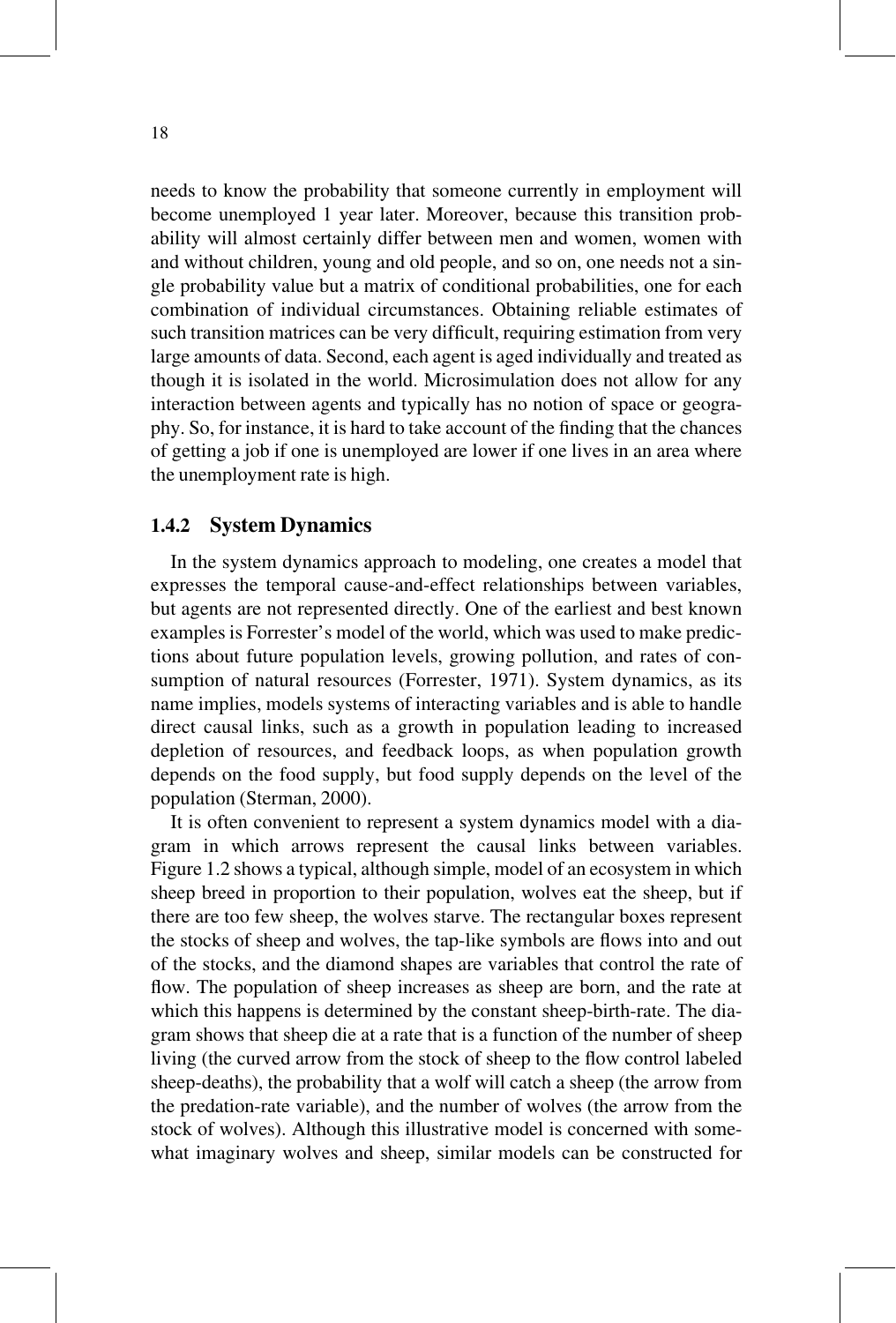

- A System Dynamics Model of a Simple Ecosystem, With Wolves Eating Sheep According to the Figure 1.2 A System Dynamics Model of a Simple Ecosystem, With Wolves Eating Sheep According to the Lotka-Volterra Equations Lotka-Volterra Equations Figure 1.2
- SOURCE: Wilensky, U. (2005). NetLogo Wolf Sheep Predation (System Dynamics) model. http://cel.northwestern.edu/netlogo/models/WolfSheepPredation SOURCE: Wilensky, U. (2005). NetLogo Wolf Sheep Predation (System Dynamics) model. http://ccl.northwestern.edu/netlogo/models/WolfSheepPredation (System Dynamics). Center for Connected Learning and Computer-Based Modeling, Northwestern University, Evanston, IL. (System Dynamics). Center for Connected Learning and Computer-Based Modeling, Northwestern University, Evanston, IL. 19